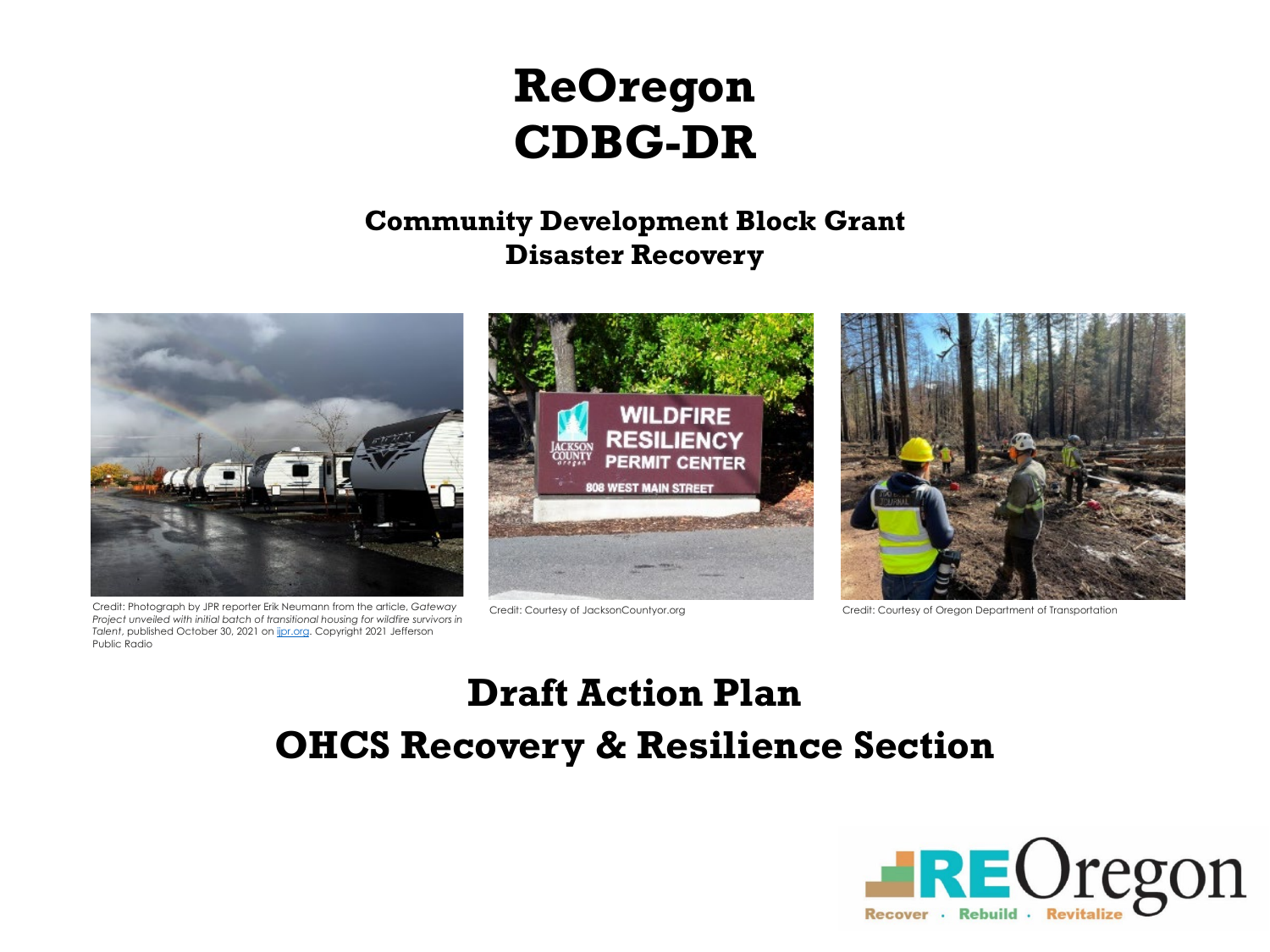

## **CDBG-DR Requirements**

**Budget**

## **Programs**

- **HARP: Homeowner Assistance and Reconstruction Program**
- **HOP: Homeownership Opportunities Program**
- **IHA: Intermediate Housing Assistance**
- **Housing Counseling & Legal Assistance**
- **Infrastructure/Mitigation Grants**
- **Planning**
- **Process**



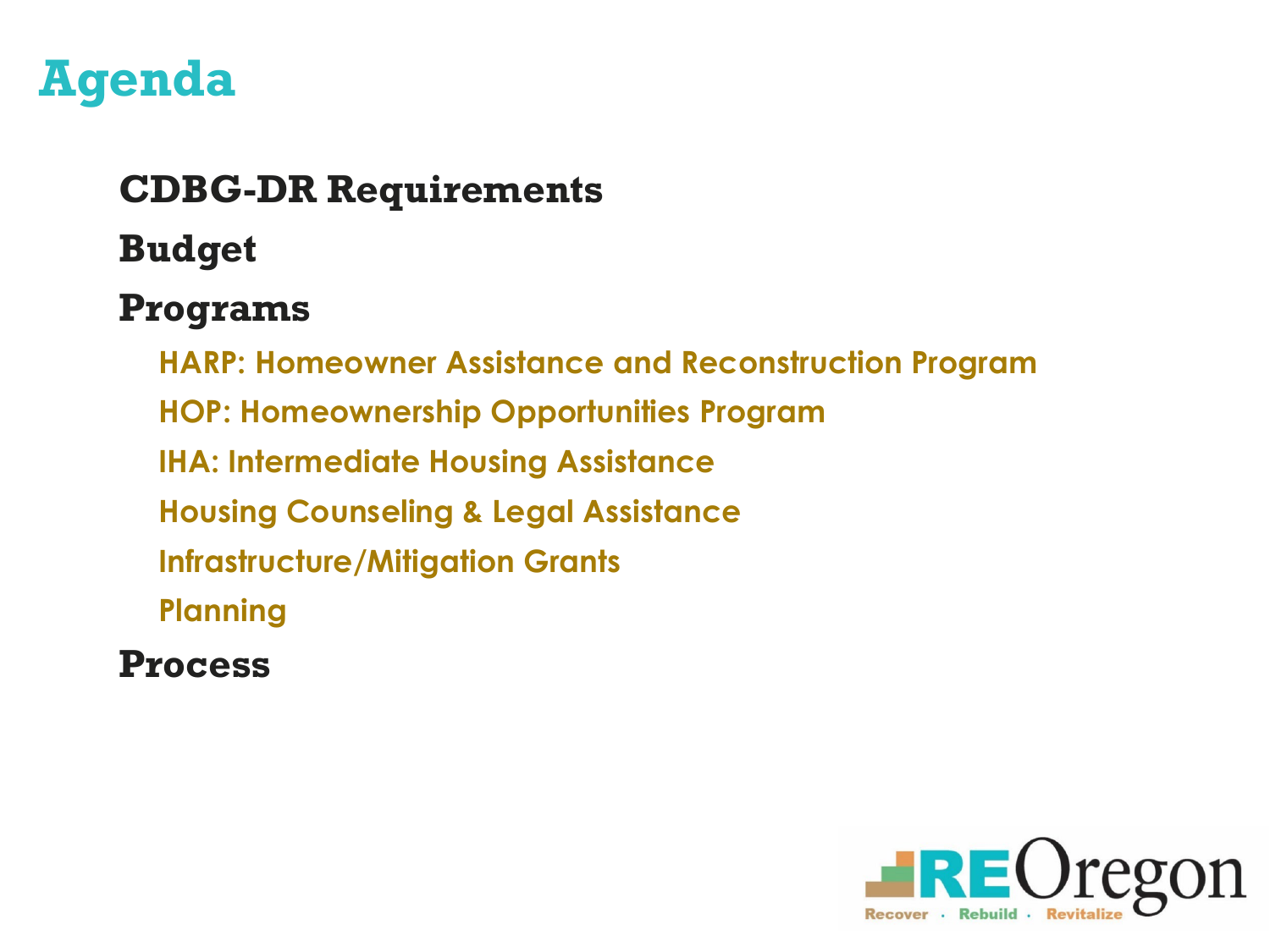**Recovery for Oregon families Rebuild Oregon homes Revitalize Oregon communities** … **for a more Resilient Oregon**

**Targeted Universalism / Equity & Racial Justice**

- **To serve everyone … make extra efforts to reach** o **Latino/a/x neighbors**
	- o **Rural/remote areas**
- **Phase programs**
- **Accommodations for disabilities**

**Resilience**

**Community Recovery & Housing Go Together**

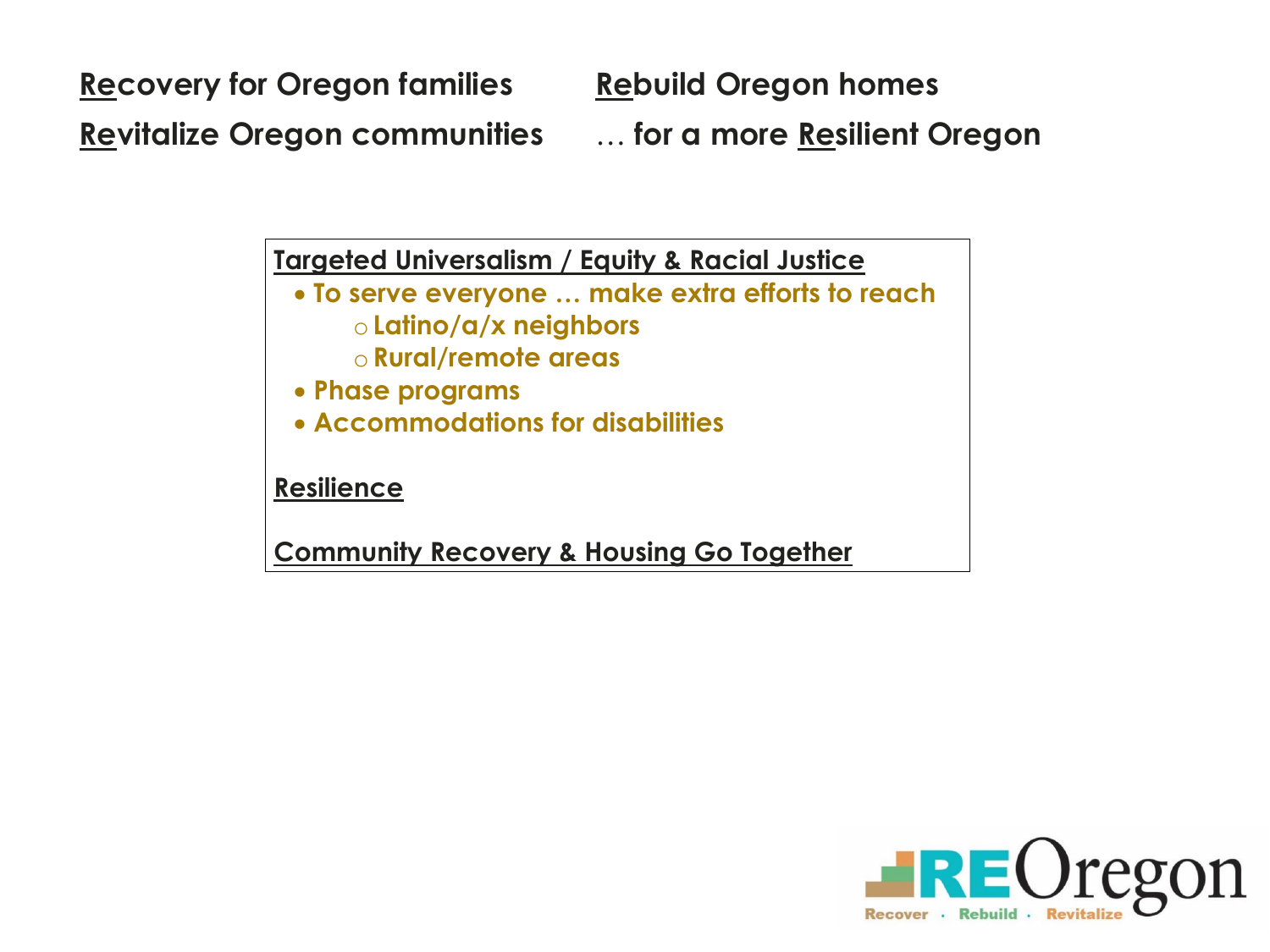# **CDBG-DR Basics & Requirements**

- **\$422.3 million**
- **2020 Labor Day Fires**

- **70% for Low- to Moderate-Income (LMI)** households
- **15% for Mitigation**
- **Substantial Amendments**: Standard & Expected
- **Direct delivery of services** allowed
- Allocate according to need:

(Clackamas, Douglas, Jackson, Klamath, Lane, Lincoln, Linn, Marion counties)

**Housing / Infrastructure / Economic Revitalization**

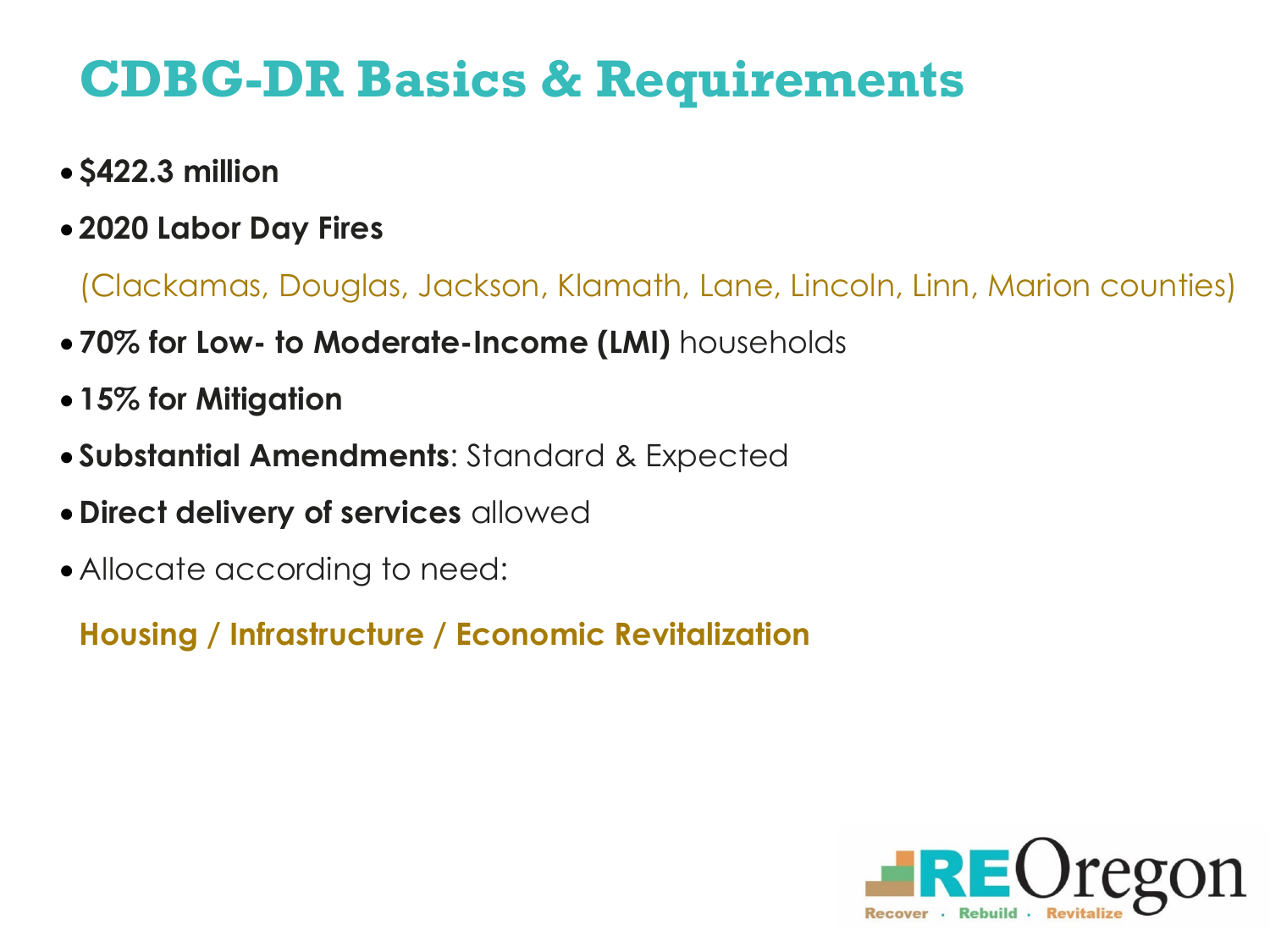

### **Housing**

| <b>HARP (homeowners)</b>                         | 48%   | \$204.6M      |
|--------------------------------------------------|-------|---------------|
| <b>HOP (renters)</b>                             | 28%   | \$119.3M      |
| <b>Intermediate Housing</b><br><b>Assistance</b> | 4%    | \$17.0M       |
| <b>Housing Counseling</b>                        | 1.5%  | <b>\$6.0M</b> |
| <b>Legal Aid</b>                                 | 1.5%  | <b>\$6.0M</b> |
| Infrastructure/<br>Mitigation                    | 10%   | \$40.1M       |
| Planning                                         | $2\%$ | \$8.0M        |
| <b>Administrative Costs</b>                      | 5%    | \$21.1M       |
| Total                                            | 100%  | \$422.3M      |

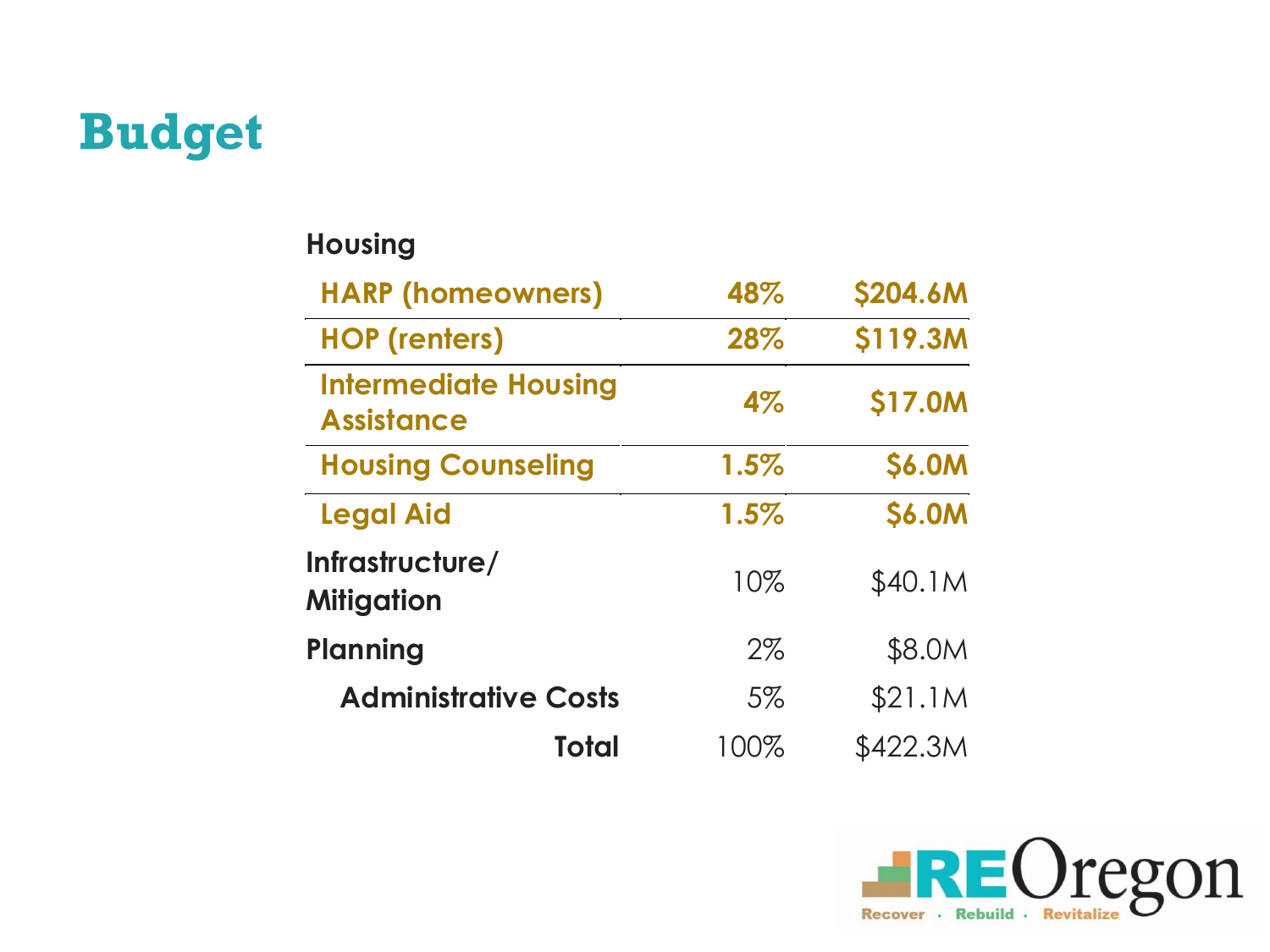# **HARP** [\$205M] Homeowner Assist. and Reconstruction Program

## *Help survivors rebuild/replace a home they owned.*

*AMI is area median income, calculated by county and adjusted for household size.*

For homeowners that **have not begun** reconstruction->

*Direct management of construction*

For homeowners that **have begun** reconstruction->

*Reimbursement of costs going forward (& management advisory services)*

For homeowners that have **completed** reconstruction->

*TBD – no benefit at this time*

Includes an Accessory Dwelling Unit (ADU) Pilot program







|                                   | <b>Application Phases</b>    | <b>Phase</b> I | <b>Phase II</b> | <b>Phase III</b> |
|-----------------------------------|------------------------------|----------------|-----------------|------------------|
| <b>Household</b><br><b>Income</b> | At or below 80% of the AMI   |                |                 |                  |
|                                   | At or below 120% of the AMI  |                |                 |                  |
|                                   | Greater than 120% of the AMI |                |                 |                  |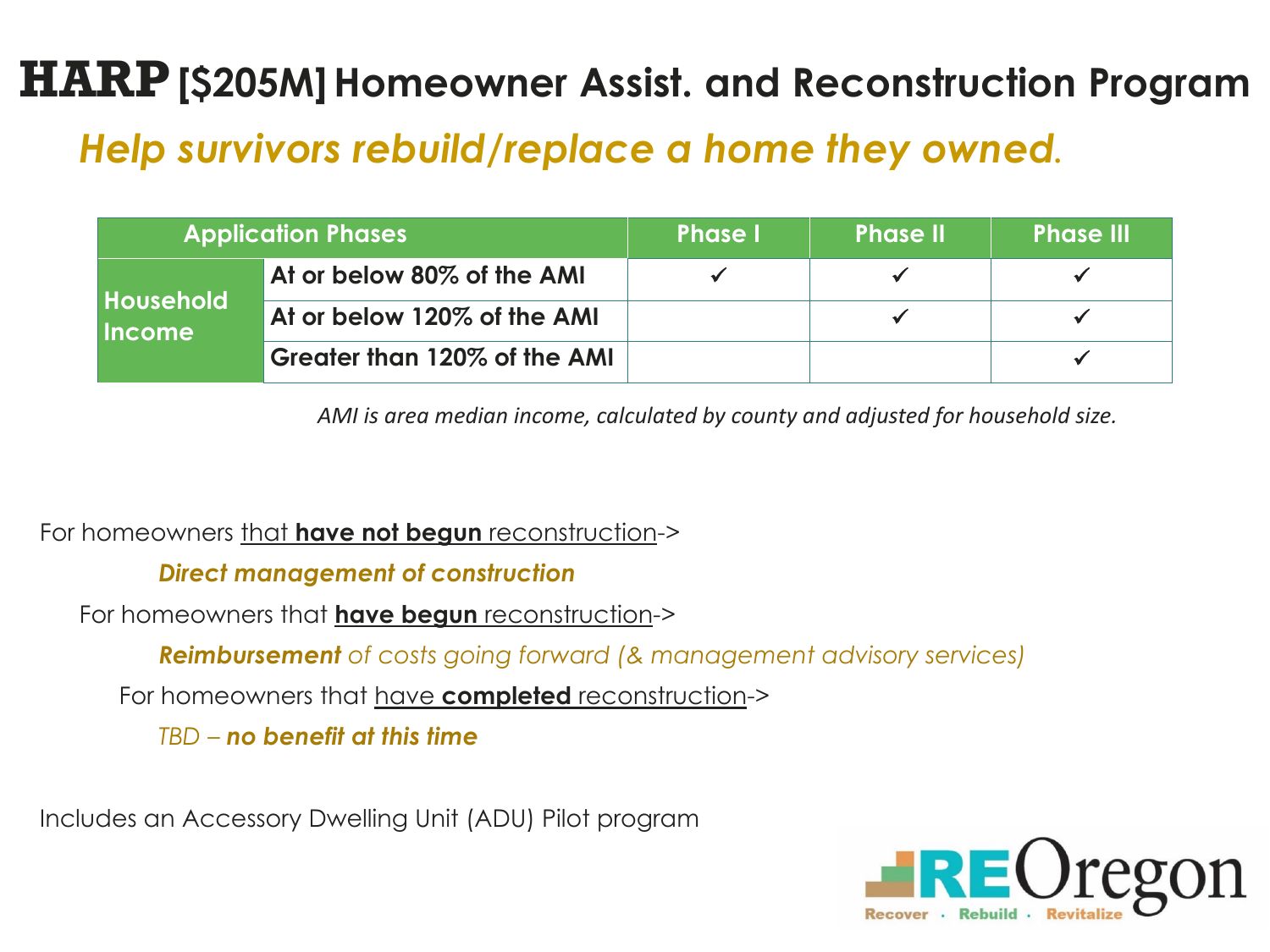# **HOP[\$119M] Homeownership Opportunities Program**

## *Help renters move into homeownership.*

*Direct delivery of construction* (similar to HARP).

**Long-term affordability commitment** (i.e., for future buyers).

Focus on **new construction/expanding supply**.







| <b>Application Phases</b> |                             | <b>Phase I</b> | <b>Phase II</b> |
|---------------------------|-----------------------------|----------------|-----------------|
| <b>Household Income</b>   | At or below 80% of the AMI  |                |                 |
|                           | At or below 120% of the AMI |                |                 |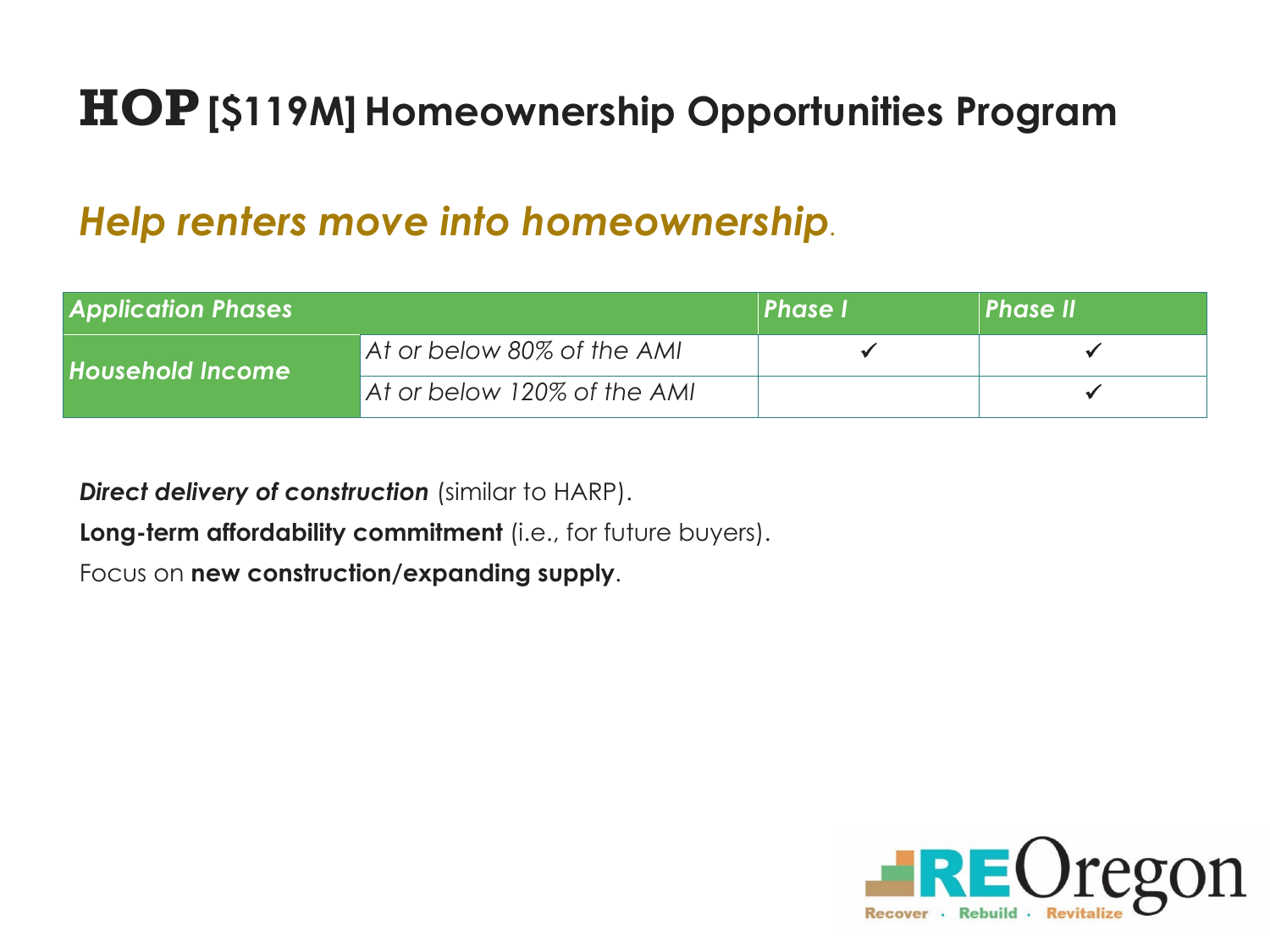## **IHA [\$17M] Intermediate Housing Assistance**

*36 months of rental, relocation cost, and/or other assistance*

• E.g., relocation assistance (e.g., security deposits), housing navigation, case management, and support services to disaster-impacted residents.

Eligible Applicants**:** 

- **Households at or below 80% of the AMI** facing housing instability
- **Households between 80.1% to 120% of the AMI** with a **verified** residential loss
- Other **HARP/HOP participants**

## **Housing and Recovery Services [\$6M]**

*Assistance accessing program services & recovery counseling*

## **Legal Services [\$6M]**

*Help resolving cloudy titles and other legal challenges*

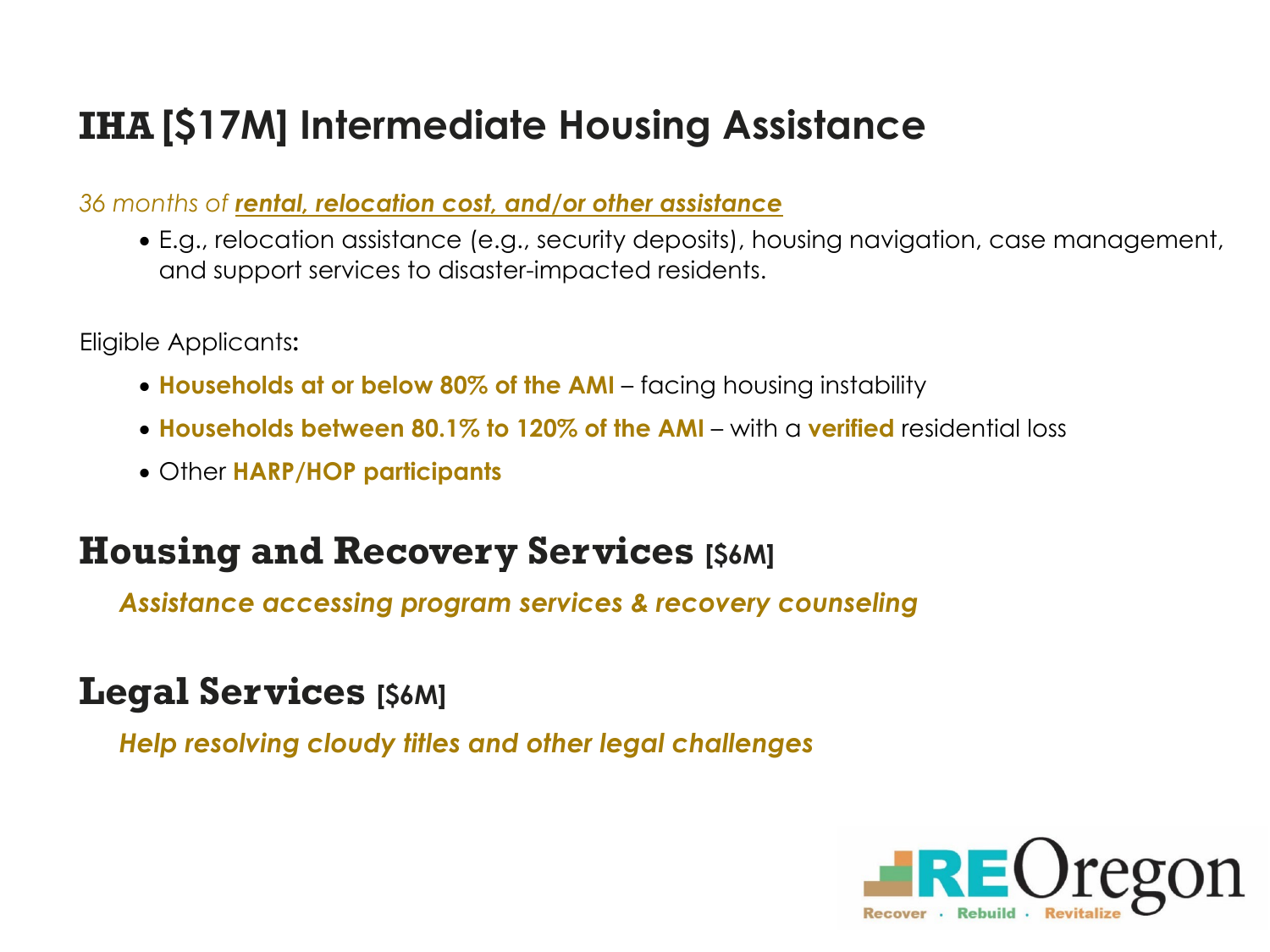## **Infrastructure/Mitigation Grants [\$40M]**

For **public infrastructure and public facilities**, unmet needs that are **related to**:

- Construction of **new housing**, and/or
- **Mitigating** the loss of life or property in the face of **current and future natural hazards**.

### **Eligible Applicants**

- Tribal, state, county, and municipal governments, agencies, districts, and authorities
- Schools (K–12)
- Public housing authorities
- Other public or quasi-public entities
- Nonprofit entities named in ORS (e.g., Soil and Water Conservation Districts)

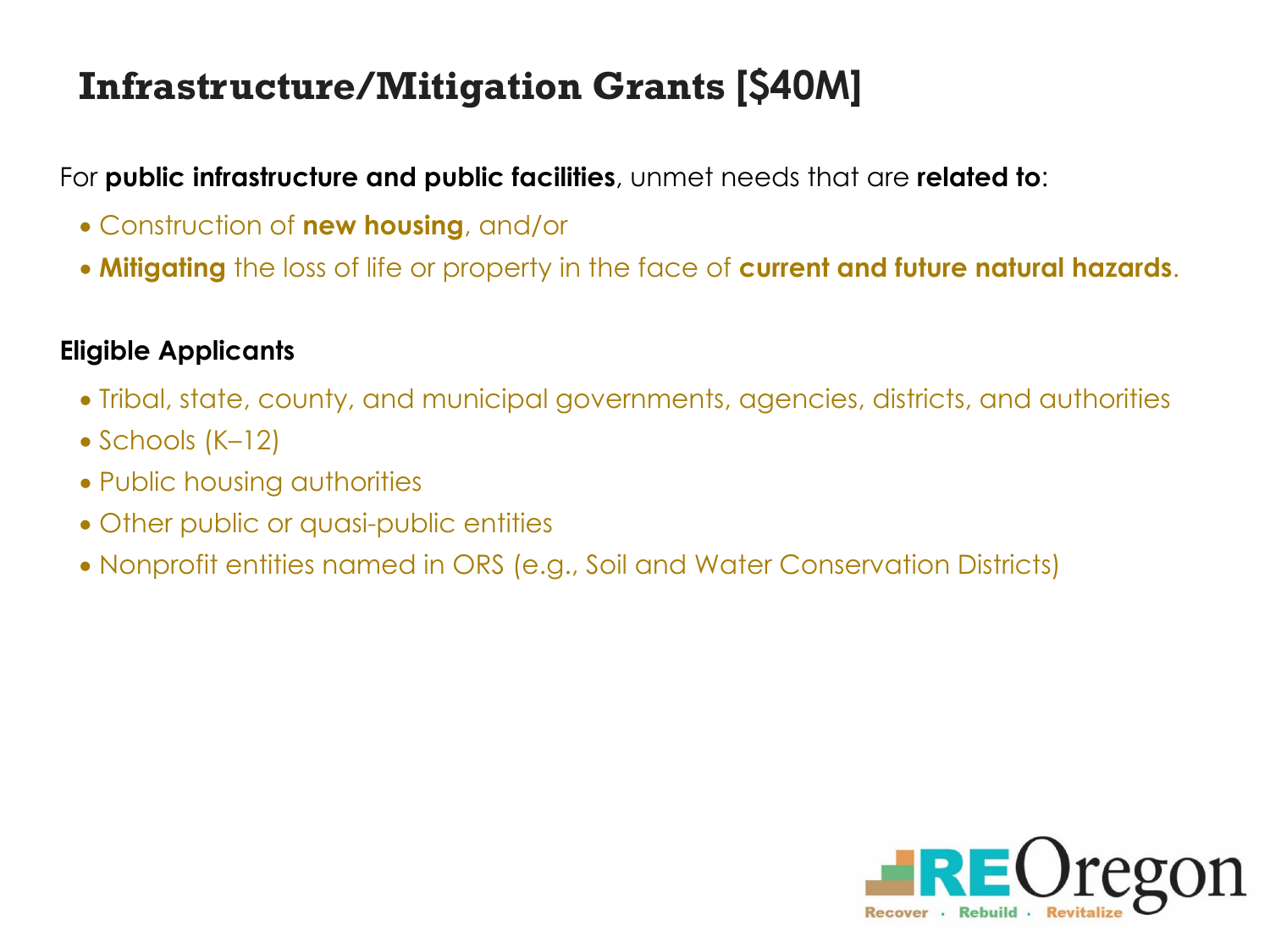# **Planning [\$8M]**

Grant assistance for *policy, code, and standard development*

- Housing development strategies
- Economic revitalization plans
- Land use planning
- Infrastructure feasibility or preliminary engineering
- Public resilience and preparedness plans

Eligible Applicants:

- Tribal, State, local governments
- Schools (K–12)
- Public housing authorities
- Public or quasi-public entities (COGs, EDD)
- LTRG
- Community or housing development nonprofits